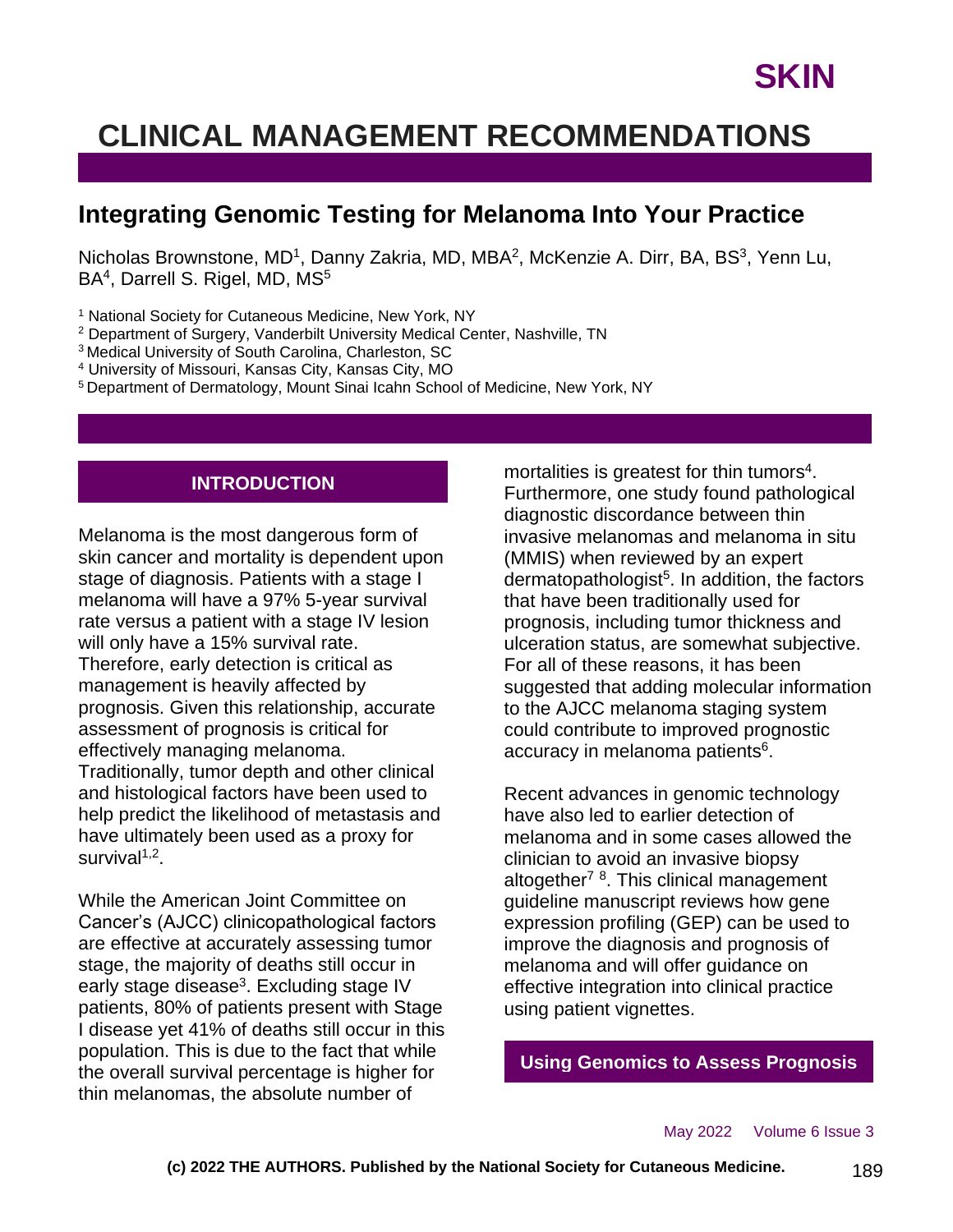The 31-GEP test is a Clinical Laboratory Improvement Amendments (CLIA) approved test that uses formalin-fixed, paraffinembedded tissue that requires no extra processing on behalf of the dermatologist or dermatopathologist. It identifies a genomic profile using a validated algorithm that identifies the likelihood of developing melanoma tumor recurrence or metastasis within 5 years. The test uses 28 genes and 3 control genes that are involved in many cellular processes associated with tumor progression and metastasis and assesses the net activity of the interplay between these genes $9$ . . The 31-GEP test was developed with the goal of assessing the risk of melanoma recurrence independent from clinicopathologic factors. Patients are risk stratified into Class 1A meaning low risk of melanoma recurrence, 1B/2A for moderate risk or Class 2B indicating a high risk of melanoma recurrence. Approximately 85% of patients fall within Class 1A (lowest risk category) or Class 2B (highest risk category).

Through a more accurate assessment of prognosis, 31-GEP can help guide management in the clinical setting. A patient with a low-risk result can be considered for lower frequency clinical follow up. A patient with a higher-risk result can be considered for closer monitoring and more aggressive intervention such as adjuvant therapy or advanced imaging.

The 31-GEP test has been validated in over 2,900 patients across 20 peer reviewed publications including validation/performance studies, prospective studies and clinical impact studies<sup>10, 11,12</sup>. Physicians, nurse practitioners and physician assistants have been shown to use the results from this test to make more risk appropriate changes in their clinical management<sup>13,11</sup>.

The 31-GEP test can also guide decision making regarding sentinel lymph node biopsy (SLNB) in melanoma patients. As per the National Comprehensive Cancer Center (NCCN) guidelines, if the risk of SLNB positivity is less than 5%, SLNB should not be recommended to patients, but if the risk is calculated to be greater than 10% then it should be discussed and offered to the patient. Unfortunately the SLNB false negative rate is significant, with some studies estimating it be as high as 17%<sup>14</sup>. Moreover, the SLNB procedure itself has morbidity including poor wound healing, infection and lymphedema. Multiple studies have shown that the 31-GEP test is able identify lower SLNB positivity rates for Class 1A patients and higher positivity rates for Class 2B patients<sup>15,16,17</sup>. Vetto et. al. demonstrated that for patients 55 years or older, the 31-GEP test can identify a population with a low risk (<5%) of SLNB positivity and a high risk (>10%) of SLNB positivity<sup>18</sup>. When the test is applied to a T1- T2 SLNB eligible melanoma, a discussion regarding the potential avoidance of a SLNB procedure in a class 1A patient (< 5% risk of positivity) is possible. Conversely, the procedure could be offered to Class 2B patients (> 10% risk of positivity). This management approach has the potential to result in an increase in the yield of SLNB procedures, an avoidance of unnecessary surgical procedures in low-risk patients and a reduction in healthcare costs. Importantly, this test is also covered by Medicare.

## **31-GEP Test Clinical Examples**

#### **Example 1**

A 66-year-old female presents to your office for further management after a biopsy performed by a local family medicine physician. Results of the biopsy show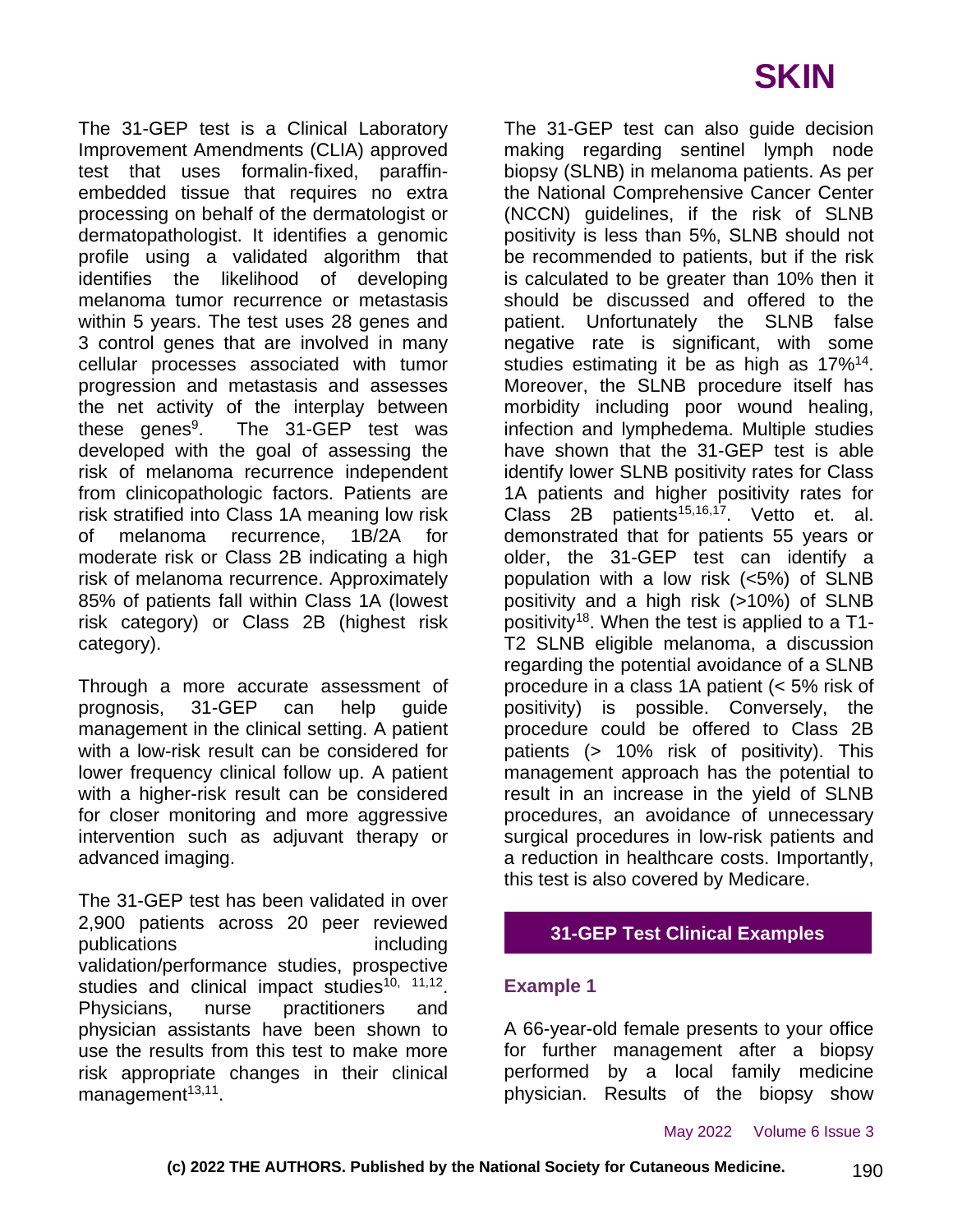melanoma with Breslow thickness of 0.6 mm. There is no ulceration or mitoses present. The patient has no history of melanoma but does a have a history of a previously treated basal cell carcinoma and actinic keratosis. The patient asks you about her prognosis and if she needs any further treatment. To help guide this decision, you order the 31-GEP test on this patient's biopsy specimen. The result of this test is a class 2B which indicates she is at high risk for recurrence and metastasis. Based on this information you decide to alter your normal management regimen usually employed for a lesion of this thickness. You counsel the patient on the importance of being followed more frequently than you had originally planned and you also refer her to clinical oncology to evaluate the need for advanced imaging and adjuvant therapy. This example highlights a patient with traditionally low risk clinical tumor characteristics who has a high-risk tumor genetic profile and might therefore benefit from a more rigorous management regimen.

## **Example 2**

A 30-year-old Female patient presents to your office after her husband had noticed a changing pigmented lesion on her back. The patient has no past medical history and no history of skin cancer but did frequently use tanning beds throughout her college years. After taking a biopsy of the lesion, the report comes back a few days later with a 0.7 mm Breslow thickness melanoma extending to the base of the specimen. Since the actual Breslow thickness is unknown, you decide to order the 31-GEP test to help guide further management. The test shows a Class 1A result. Given this low-risk result, you can counsel the patient that she does not require more intensive monitoring and does not need any further imaging or adjuvant therapy. In this scenario, the 31-GEP test helps guide management by demonstrating that the patient was at a low risk for metastasis or recurrence, even though the true Breslow thickness could not be determined.

## **Example 3**

A 68-year-old Female patient returns to your office after having a biopsy proven melanoma detected in clinic the previous week. The patient's melanoma has a Breslow thickness of 1.1 mm, a mitotic rate of 1/mm<sup>2</sup>, positive ulceration but no other high-risk features. As per AJCC staging criteria alone, this patient would qualify as stage T2b which would predict her likelihood of SLNB positivity to be >10%. Given that alone, you would discuss and offer the procedure to this patient. However, you decide to apply the 31-GEP test to the patient's already processed biopsy specimen. You receive a report which indicates the patient has a Class 1A result. Based on this new information, the predicted SLNB positivity rate is 2.9% and you can now confidently have an informed discussion with the patient on the low yield of the procedure.

#### **Example 4**

A 63-year-old Male patient returns to your office after having a biopsy proven melanoma from his recent office visit. The patient's melanoma has a Breslow thickness of 0.7 mm and has no other high-risk features. As per the traditional staging criteria, this patient would qualify as stage T1a which would predict his SLNB positivity to be less than 5%. Therefore, you would not typically discuss and offer the procedure to this patient. However, you decide to apply the 31-GEP test to the patient's already processed biopsy specimen. You receive a report which indicates the patient has a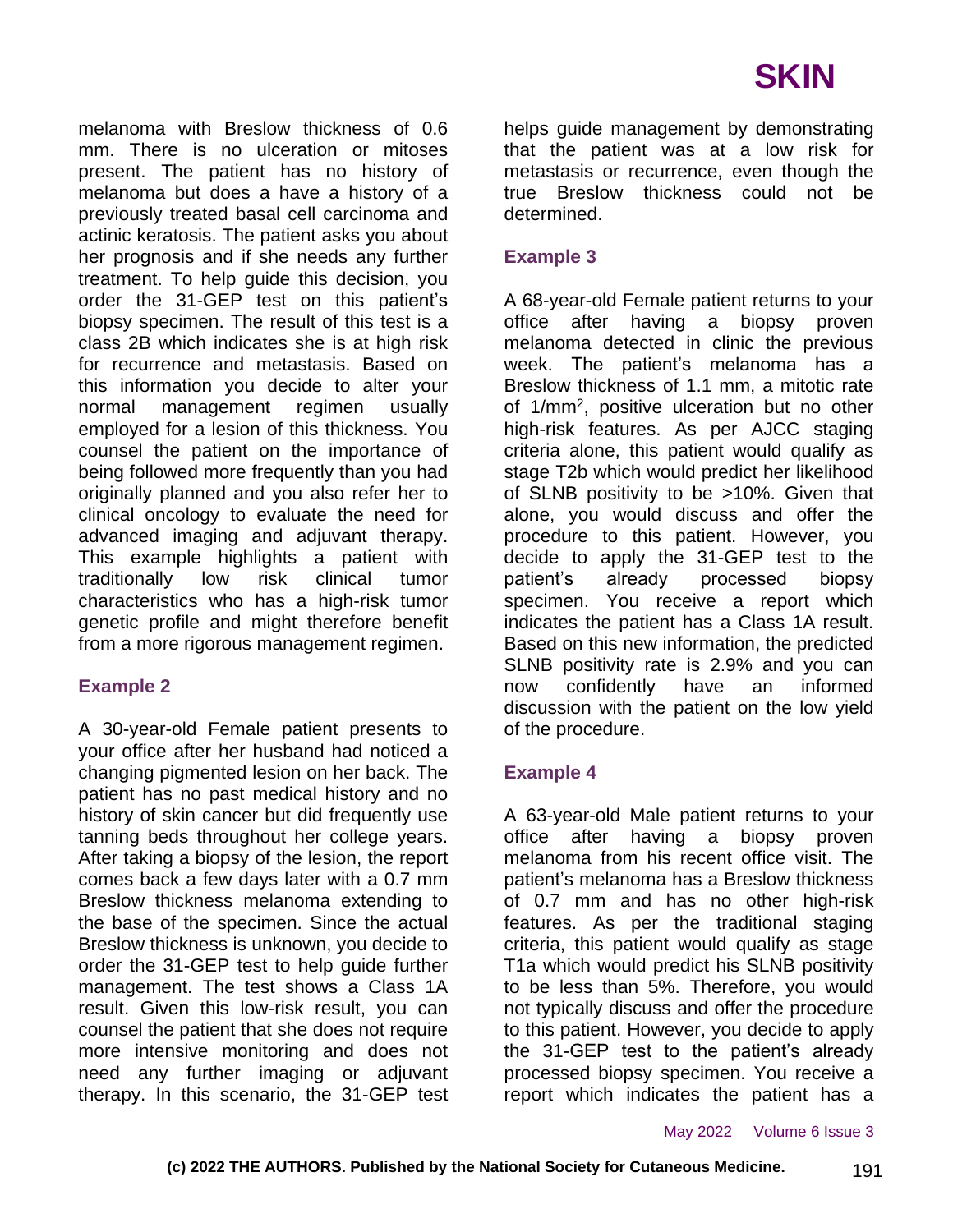# **SKIN**

Class 2B result. Based on this new information, the predicted SLNB positivity rate is 15.1% and you can now confidently have an informed discussion about the procedure's benefits.

## **Using Genomics to Assess Diagnosis**

The 2-GEP test uses a noninvasive adhesive patch to sample a suspicious skin lesion to help classify pigmented lesions as melanoma or non-melanoma when dealing with clinically difficult cases<sup>19</sup>. This pigmented lesion assay analyzes two genes, LINC (long intergenic non-protein coding RNA 518) and PRAME (preferentially expressed antigen in melanoma). These two genes were chosen due to the fact that these were the best performing gene pairs, of an original 17 gene discriminatory set, when separating melanoma from nonmelanoma lesions with high levels of  $accuracy<sup>19</sup>$ . LINC is a part of a cluster of regulatory RNA molecules involved in melanoma proliferation and PRAME promotes tumor progression by interfering with retinoic acid receptor (RAR) signaling.

The negative predictive value of the 2-GEP test was found to be greater than 99% in the real-world TRUST study. After analyzing over 5,000 patients, the 2-GEP test reduced biopsies by approximately 85%<sup>20</sup>. The test has been well validated with 14 peerreviewed manuscripts demonstrating analytical validation, clinical validation and clinical utility. Clinicians have been shown to follow the test guidance in over 98% of cases21,22. Brouha et. al. demonstrated a close correlation between the genomic atypia and advanced histopathological atypia of melanoma, further validating the utility of the 2-GEP test as a non-invasive method to detect melanoma<sup>8</sup>.

### **2-GEP Test Clinical Example**

A 54-year-old male is being evaluated for a chief complaint of a "suspicious lesion". The patient has no personal history but does a have a family history of melanoma. He shows you a sharply demarcated, irregularly-shaped, 6 mm pigmented lesion on his left distal forearm which he thinks has been growing. However, clinical and dermoscopic exam reveals a mostly homogenous pigment pattern consistent with neighboring, smaller lesions. Given these equivocal findings, you decide to apply the 2-GEP test to evaluate the lesion for genomic atypia to help guide your decision to perform a biopsy. After applying the non-invasive skin patch and sending the specimen for analysis, you receive a report that LINC and PRAME were both detected. Given this additional information, you decide to perform a biopsy which resulted in a histopathological diagnosis of a 0.5mm, stage pT1a melanoma. The patient had a subsequent surgical excision with appropriate margins and has no signs of recurrence at his 6 month follow up and subsequent visits.

## **Conclusion**

Melanoma is a life-threatening neoplasm where early detection along with appropriately timed intervention has the ability to significantly improve outcomes. However, practice gaps still exist for the diagnosis and treatment of melanoma given the challenges in defining high-risk subsets of lower-risk patients who may die from this cancer. Furthermore, decisions to biopsy suspicious lesions are heavily dependent upon subjective visual exams. Integrating the non-invasive 31-GEP and 2-GEP tests into clinical practice for assessing melanoma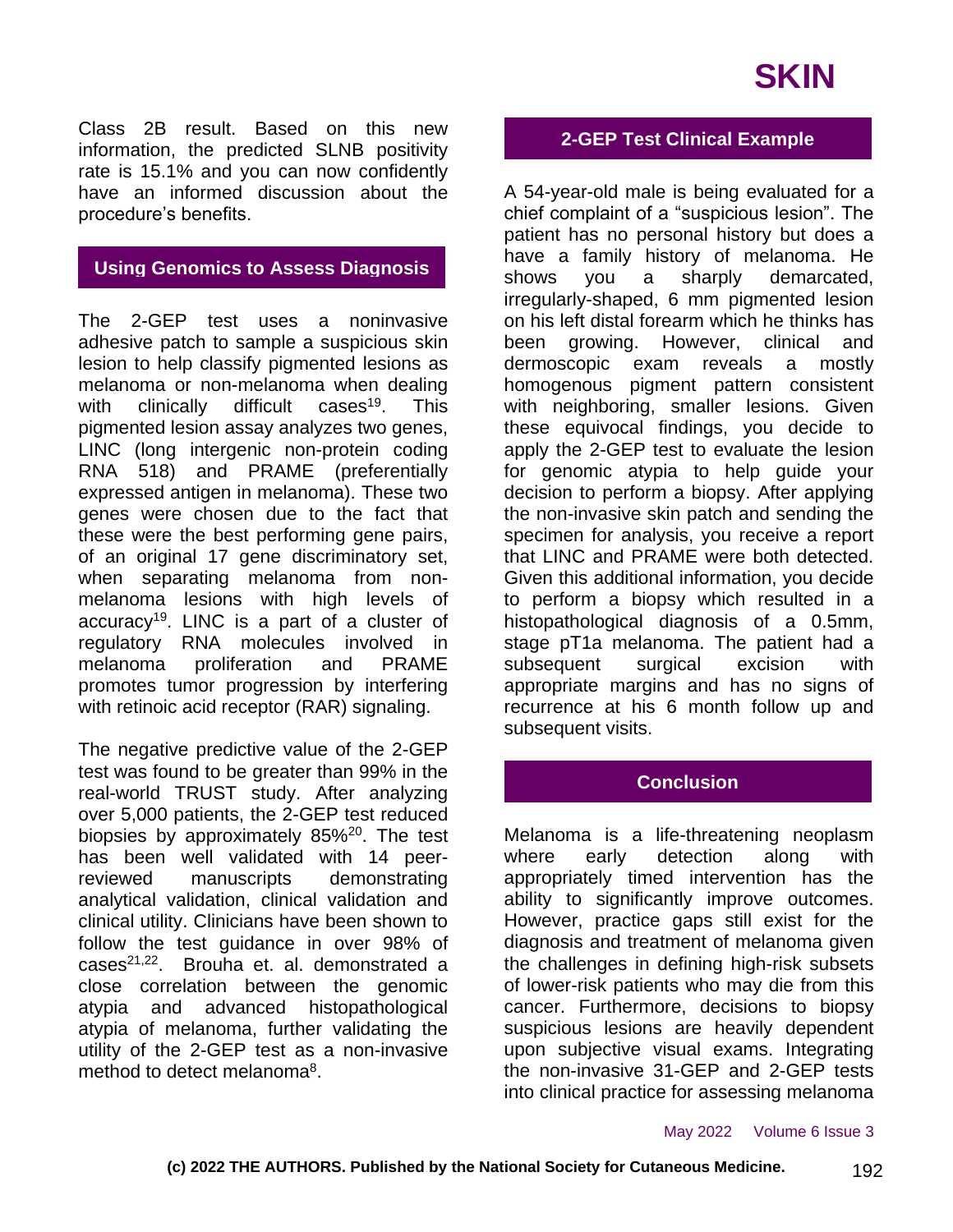

diagnosis and prognosis has been shown to enhance accuracy. For these reasons, gene expression profiling technology is becoming an important adjunct in clinical practice to the standard of care for melanoma management.

**Conflict of Interest Disclosures:** DSR serves as a consultant for Castle Biosciences and DermTech

#### **Funding:** None

#### **Corresponding Author:**

Nicholas Brownstone, MD Melanoma Fellow National Society for Cutaneous Medicine New York NY Email: nicholas@fred.health

#### **References:**

- 1. Mossbacher U, Knollmayer S, Binder M, Steiner A, Wolff K, Pehamberger H. Increased nuclear volume in metastasizing "thick" melanomas. *J Invest Dermatol*. 1996;106(3):437-440. doi:10.1111/1523- 1747.ep12343580
- 2. Breslow A. Thickness, cross-sectional areas and depth of invasion in the prognosis of cutaneous melanoma. *Ann Surg*. 1970;172(5):902-908.
- 3. Morton DL, Thompson JF, Cochran AJ, et al. Final Trial Report of Sentinel-Node Biopsy versus Nodal Observation in Melanoma. *N Engl J Med*. 2014;370(7):599-609. doi:10.1056/NEJMoa1310460
- 4. More people die from thin melanomas than thick melanomas. Accessed December 13, 2021.

https://www.mdedge.com/internalmedicine/artic le/87682/melanoma/more-people-die-thinmelanomas-thick-melanomas

- 5. Santillan AA, Messina JL, Marzban SS, Crespo G, Sondak VK, Zager JS. Pathology review of thin melanoma and melanoma in situ in a multidisciplinary melanoma clinic: impact on treatment decisions. *J Clin Oncol Off J Am Soc Clin Oncol*. 2010;28(3):481-486. doi:10.1200/JCO.2009.24.7734
- 6. Ferguson PM, Gershenwald JE, Scolyer RA. Staging of Cutaneous Melanoma: Is There Room for Further Improvement? *JAMA Netw Open*. 2018;1(1):e180086. doi:10.1001/jamanetworkopen.2018.0086
- 7. Puglisi R, Bellenghi M, Pontecorvi G, Pallante G, Carè A, Mattia G. Biomarkers for Diagnosis, Prognosis and Response to Immunotherapy in Melanoma. *Cancers*. 2021;13(12):2875. doi:10.3390/cancers13122875
- 8. Brouha B, Ferris L, Skelsey M, et al. Genomic Atypia to Enrich Melanoma Positivity in Biopsied Lesions: Gene Expression and Pathology Findings From a Large U.S. Registry Study. *SKIN J Cutan Med*. 2021;5(1):13-18. doi:10.25251/skin.5.1.3
- 9. Gerami P, Cook RW, Wilkinson J, et al. Development of a prognostic genetic signature to predict the metastatic risk associated with cutaneous melanoma. *Clin Cancer Res Off J Am Assoc Cancer Res*. 2015;21(1):175-183. doi:10.1158/1078-0432.CCR-13-3316
- 10. Gastman BR, Zager JS, Messina JL, et al. Performance of a 31-gene expression profile test in cutaneous melanomas of the head and neck. *Head Neck*. 2019;41(4):871-879. doi:10.1002/hed.25473
- 11. Mirsky R, Prado G, Svoboda R, Glazer A, Rigel D. Management Decisions Made by Physician Assistants and Nurse Practitioners in Cutaneous Malignant Melanoma Patients: Impact of a 31-Gene Expression Profile Test. *J Drugs Dermatol JDD*. 2018;17(11):1220-1223.
- 12. Keller J, Schwartz TL, Lizalek JM, et al. Prospective validation of the prognostic 31 gene expression profiling test in primary cutaneous melanoma. *Cancer Med*. 2019;8(5):2205-2212. doi:10.1002/cam4.2128
- 13. Dillon LD, Gadzia JE, Davidson RS, et al. Prospective, Multicenter Clinical Impact Evaluation of a 31-Gene Expression Profile Test for Management of Melanoma Patients. *SKIN J Cutan Med*. 2018;2(2):111-121. doi:10.25251/skin.2.2.3
- 14. Durham AB, Schwartz JL, Lowe L, et al. The natural history of thin melanoma and the utility of sentinel lymph node biopsy. *J Surg Oncol*. 2017;116(8):1185-1192. doi:10.1002/jso.24765
- 15. Schuitevoerder D, Heath M, Cook RW, et al. Impact of Gene Expression Profiling on Decision-Making in Clinically Node Negative Melanoma Patients after Surgical Staging. *J Drugs Dermatol JDD*. 2018;17(2):196-199.
- 16. Hsueh EC, DeBloom JR, Lee J, et al. Interim analysis of survival in a prospective, multicenter registry cohort of cutaneous melanoma tested with a prognostic 31-gene expression profile test. *J Hematol OncolJ Hematol Oncol*. 2017;10(1):152. doi:10.1186/s13045-017-0520- 1